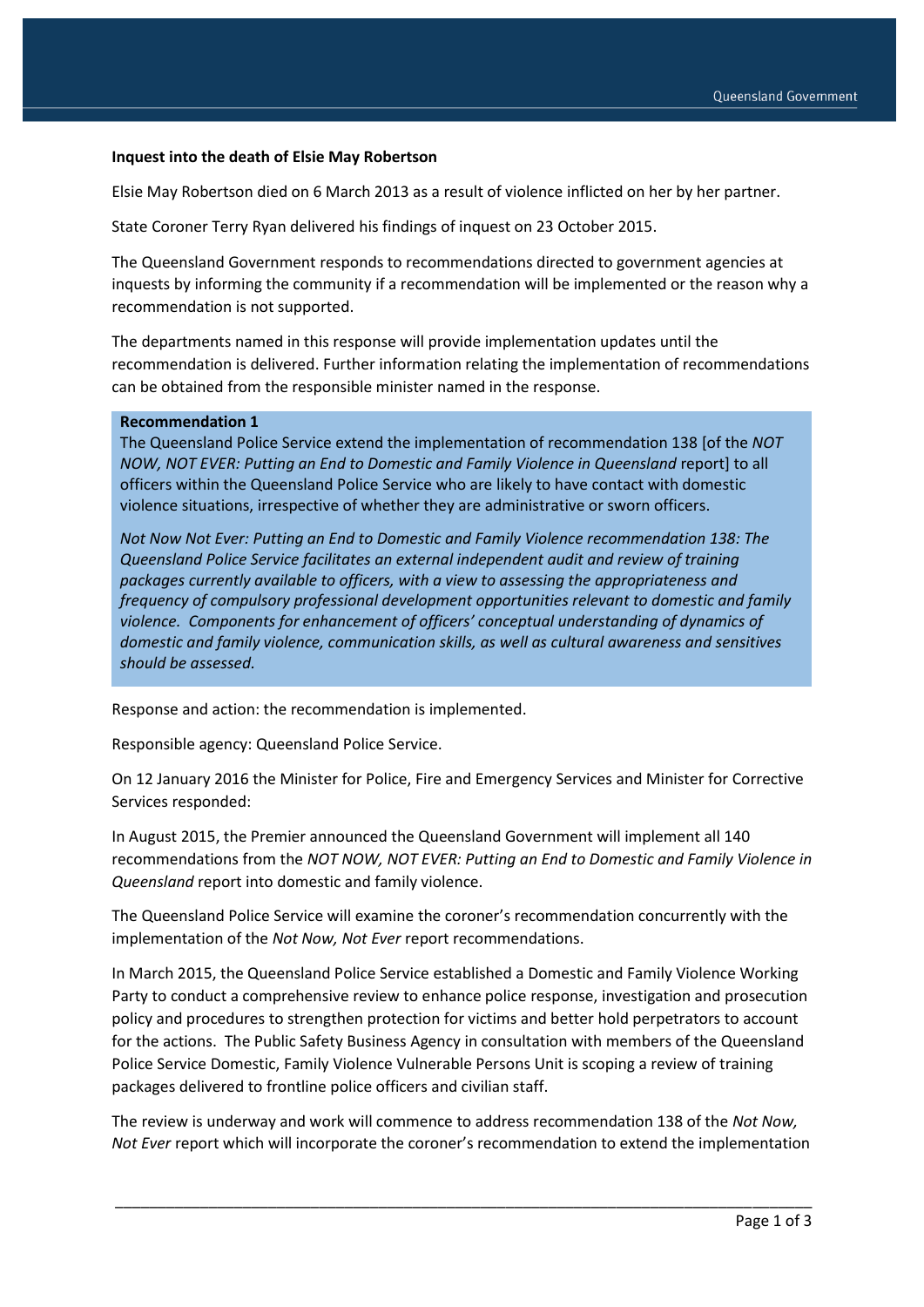to all officers within the Queensland Police Service who are likely to have contact with domestic violence situations, irrespective of whether they are administrative or sworn officers.

The review by the Domestic and Family Violence Working Party is expected to be completed in late 2016.

# **On 12 July 2016 the Minister for Police, Fire and Emergency Services and Minister for Corrective Services responded:**

In response to the coroner's recommendation and recommendation 138 from the *Not Now, Not Ever* report into domestic and family violence*,* the QPS, in the First Action Plan (2015-16) of the Queensland Government's Domestic and Family Violence Prevention Strategy 2016-2026, undertook to scope current centrally administered training packages and locally delivered training initiatives to inform an independent assessment of the appropriateness and frequency of relevant learning to domestic and family violence.

The scoping of training and development – police administered training products has been completed. The content of individual training products for external review has been approved by the QPS. The products have been handed over to the external vendor to commence the audit/review of the training products. The First Action Plan activities have now been completed.

It is intended the audit of police training products, delivery of the audit report, consideration of the report findings by the QPS and implementation of recommendations will be progressed as an activity in the Second Action Plan (2016-17 to 2018-19) of the strategy. The results of the assessment will assist with development and refinement of further training packages deliverable to frontline police officers and civilians working in a community contact role.

The domestic and family violence module has been mandated as a compulsory requirement for completion of the Constable Development Program.

The substantial legislative reform agenda being progressed around domestic and family violence legislation will also require relevant QPS members to complete training to ensure they have knowledge of the new legislation and how it should be applied, and changes to QPS policy and procedures.

Under the broad umbrella of 'vulnerable persons', the QPS will deliver a combined domestic and family violence, and mental health legislation training program to frontline police officers and civilians working in a community contact role. It is planned to commence the statewide training program in late 2016 to ensure QPS members have knowledge of the new legislation and how it should be applied, and changes to QPS policy and procedures for when the changes take effect.

Delivery of training to relevant QPS members related to the domestic and family violence and mental health legislative reform changes will be incorporated into the Second Action Plan (2016-17 to 2018-19) of the strategy.

The assessment of the training products and subsequent findings will also be incorporated into the Second Action Plan.

\_\_\_\_\_\_\_\_\_\_\_\_\_\_\_\_\_\_\_\_\_\_\_\_\_\_\_\_\_\_\_\_\_\_\_\_\_\_\_\_\_\_\_\_\_\_\_\_\_\_\_\_\_\_\_\_\_\_\_\_\_\_\_\_\_\_\_\_\_\_\_\_\_\_\_\_\_\_\_\_\_\_